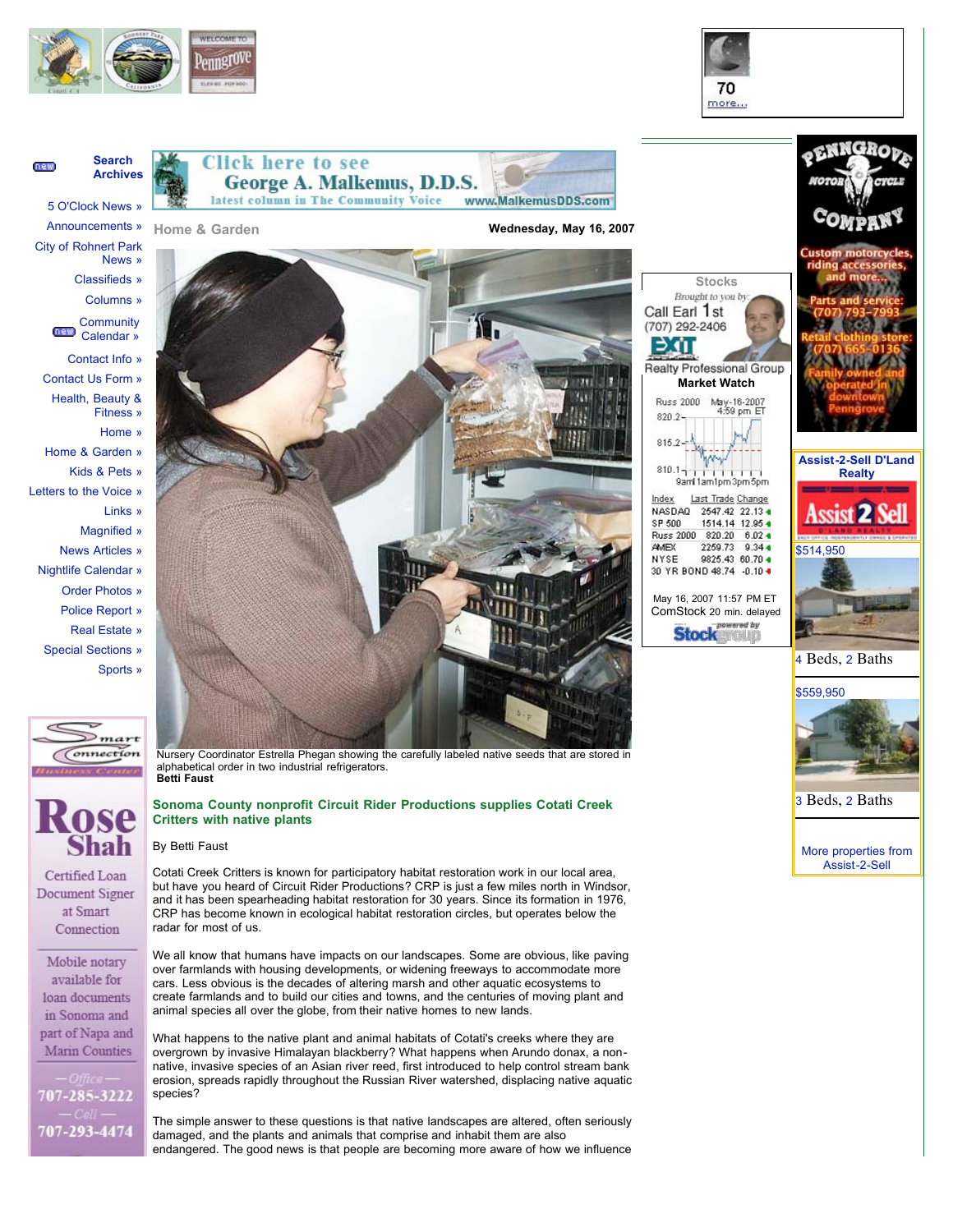

our local environments, and that plants and animals are also agents of change in our landscapes.

Ecological habitat restoration comes from an understanding that we need to work together with plants and animals to plant the seeds of positive environmental change, to reverse ecological damage and return ecosystems to their more natural forms and functions.

Circuit Rider Productions is a multi-faceted organization that engages in watershed assessment and planning, physical habitat restoration, and native plant propagation. CRP selects restoration projects from among the many brought to them by governmental and private organizations. CRP also carries out watershed science, education, and outreach, which brings the science of watershed ecology to K-12 classrooms as well as to interested community groups and affected landowners.

Karen Gaffney, a founding member of CRP, played an important role in the growth of Cotati Creek Critters from a small, volunteer-based organization with no established vision or resources into one with the funding that allowed the organization to develop a true plan, vision and place.

In 2003, co-founders Jenny Blaker and Wade Belew took a Watershed Ecology and Restoration course co-taught by Karen Gaffney and Bob Coey (of the California Department of Fish and Game). For the course, Blaker and Belew carried out a baseline ecological assessment of Cotati's creeks, which are a part of the larger Laguna de Santa Rosa watershed.

The Laguna de Santa Rosa Watershed drains approximately 250 square miles, and flows from Cotati to Forestville into the Russian River. Channelization, sedimentation, artificial draining, chemical contaminants and construction have disturbed much of this Laguna ecosystem. That baseline assessment was instrumental in securing a \$170,000 grant from the State of California Department of Water Resources Urban Streams Restoration Program. The Critters share the grant with the Laguna de Santa Rosa Foundation.

CRP also carries out major watershed assessment and planning. This involves using advanced digital drafting and mapping systems (such as geographic information systems and global positioning systems) to assess the ecological health of entire watersheds. This data is collected in forms compatible with state and federal data collection protocols, allowing for broader comparisons and data sharing.

To take just one example, CRP began mapping the spread of Arundo donax in the Russian River watershed in 1992. They found that the plant had overtaken some 300 acres, both along the main course of the Russian River, as well as along 40 or more of its tributaries.

CRP then uses its assessment data to plan and implement physical restoration projects. In the case of Arundo donax, the plant is covered with tarps to smother it, and then removed by hand. The plant's natural reproductive mechanism is used to its advantage in the removal strategy.

Arundo does not grow viable seed, rather it reproduces asexually, from plant fragments that become separated from the main plant clusters and move downstream with the water current where the fragments lodge and take root. Therefore, removal begins at the furthest upstream locations and moves downstream.

The restoration work does not end with the successful removal of the invasive reed. Rather, it is then that the work of revegetation begins.

In 1978, CRP founded the Native Plants Nursery, which was "one of the first nurseries in the country dedicated exclusively to site specific, genetically appropriate native plants for ecological restoration," according to the organization's Web site. This means that all of the plants CRP uses for habitat restoration are grown from native seeds and cuttings carefully identified and collected from each restoration site. Nursery technicians use a very detailed logging system to make sure the seeds, cuttings and resultant plants are identified properly, not just by species, but also by the restoration site where they were collected and are intended for future replanting.

Nursery Coordinator Estrella Phegan gave me a tour of the nursery grounds, unintentionally impressing me with her vast knowledge of the plants grown there. We came to Chlorogalum species, commonly known as a soap plant, and Phegan stopped to tell the story of how California Native Americans made this particular species' strong root fibers into a whisk-type brush. The purpose of this instrument was to brush out the residue of acorn flour, a food staple, which was stored in hand-woven baskets.